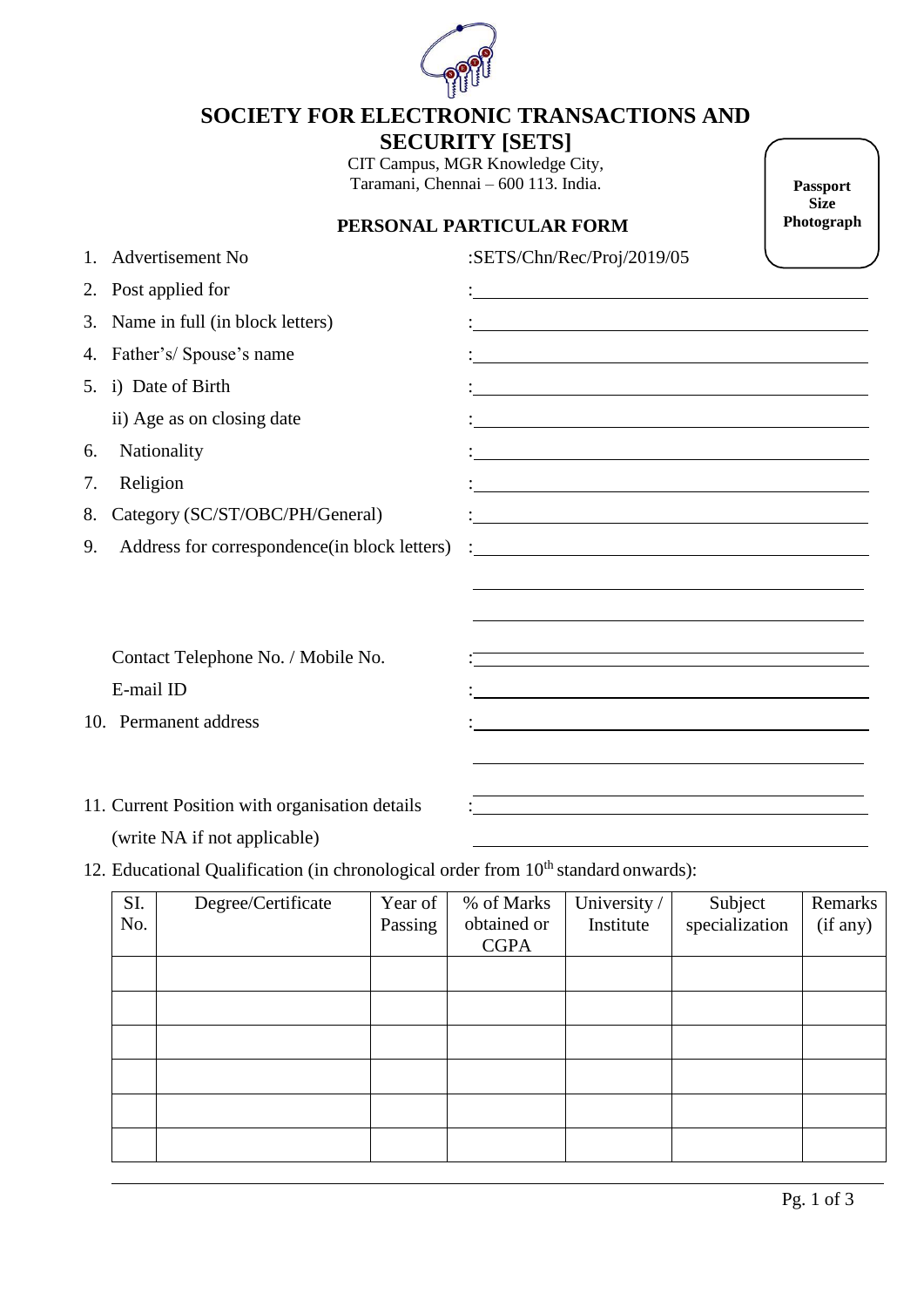

13. Employment (in chronological order starting with the first job):

| SI. | Period |    | Name of      | Position | Salary drawn                       | Jobs / Duties |  |
|-----|--------|----|--------------|----------|------------------------------------|---------------|--|
| No. | From   | To | Organization | held     | with scale of pay<br>and grade pay | handled       |  |
|     |        |    |              |          |                                    |               |  |
|     |        |    |              |          |                                    |               |  |
|     |        |    |              |          |                                    |               |  |
|     |        |    |              |          |                                    |               |  |
|     |        |    |              |          |                                    |               |  |
|     |        |    |              |          |                                    |               |  |

| 14. Details of research work / experience/ Skill sets: __________________________ |  |  |
|-----------------------------------------------------------------------------------|--|--|
|                                                                                   |  |  |
|                                                                                   |  |  |
| 15. Specialization with reference to                                              |  |  |
| experience desired for the post                                                   |  |  |
|                                                                                   |  |  |
| 16. Honors / Awards received if any                                               |  |  |
|                                                                                   |  |  |
| 17. Any other information you wish to furnish:                                    |  |  |
|                                                                                   |  |  |

18. Reference (Two)

|             | $\overline{2}$ |
|-------------|----------------|
| Name        |                |
| Designation |                |
| Address     |                |
|             |                |
|             |                |
| Mobile No.  |                |
| Email ID    |                |